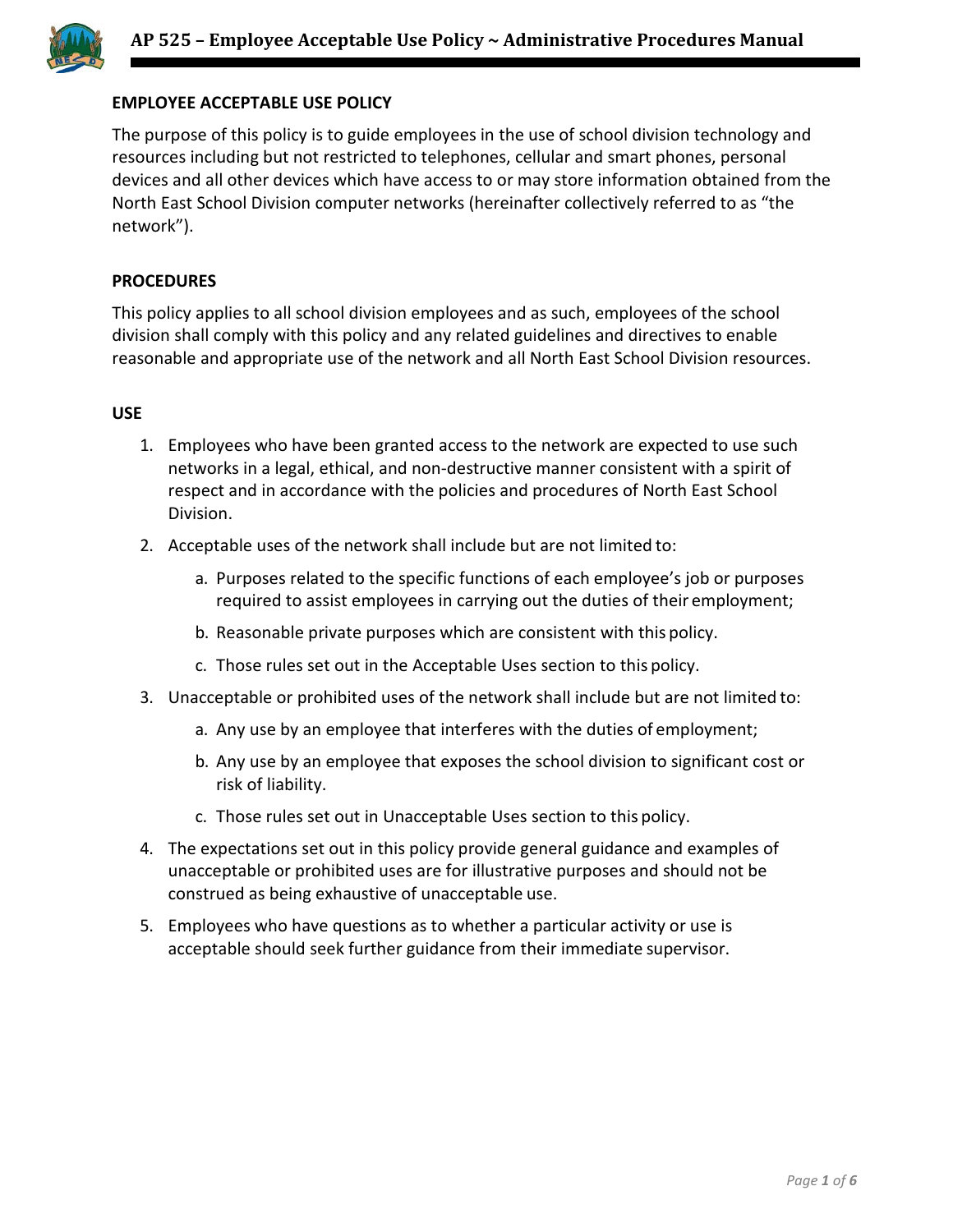

# **MONITORING**

- 1. The computer network is owned by the school division and reserves the right to access contents of all files stored on the network and all messages transmitted through its computer network.
- 2. The school division keeps and may monitor logs of usage of equipment which may reveal information such as:
	- a. Internet sites that have been accessed byemployees.
	- b. Email addresses of those with whom employees have communicated.
	- c. The content of communications including emails and instantmessages.
- 3. In cases where information collection that results in an employee investigation, the person concerned will be informed and information will not be disclosed wider than is absolutely necessary.

### **WEB PAGES**

- 1. Each department will ensure that information they want posted to the Internet meets the following minimum standards:
	- a. Sources must be cited
	- b. Information should be as correct and timely as possible
	- c. Copyright laws apply and copyright notices must be included where appropriate Privacy considerations should be addressed
- 2. Material published to the Board website must be approved by the Director or designate.

## **COPYRIGHT**

- 1. All computer hardware and software in use is purchased under academic licenses and there must not be any commercial activity of any kind done on school division networks.
- 2. Software must only be used legally in accordance with both the letter and spirit of relevant licensing and copyright agreements.

#### **SECURITY**

- 1. Confidential information should always be treated in a secure manner appropriate to the media.
- 2. Employees shall not remove from board premises any laptop, cell phone, personal data device, memory key or other storage device, or any other device on which personal or confidential information may be stored or accessed until ensuring that appropriate security measures have been implemented such as:
	- a. Cellular phones should be locked when not in use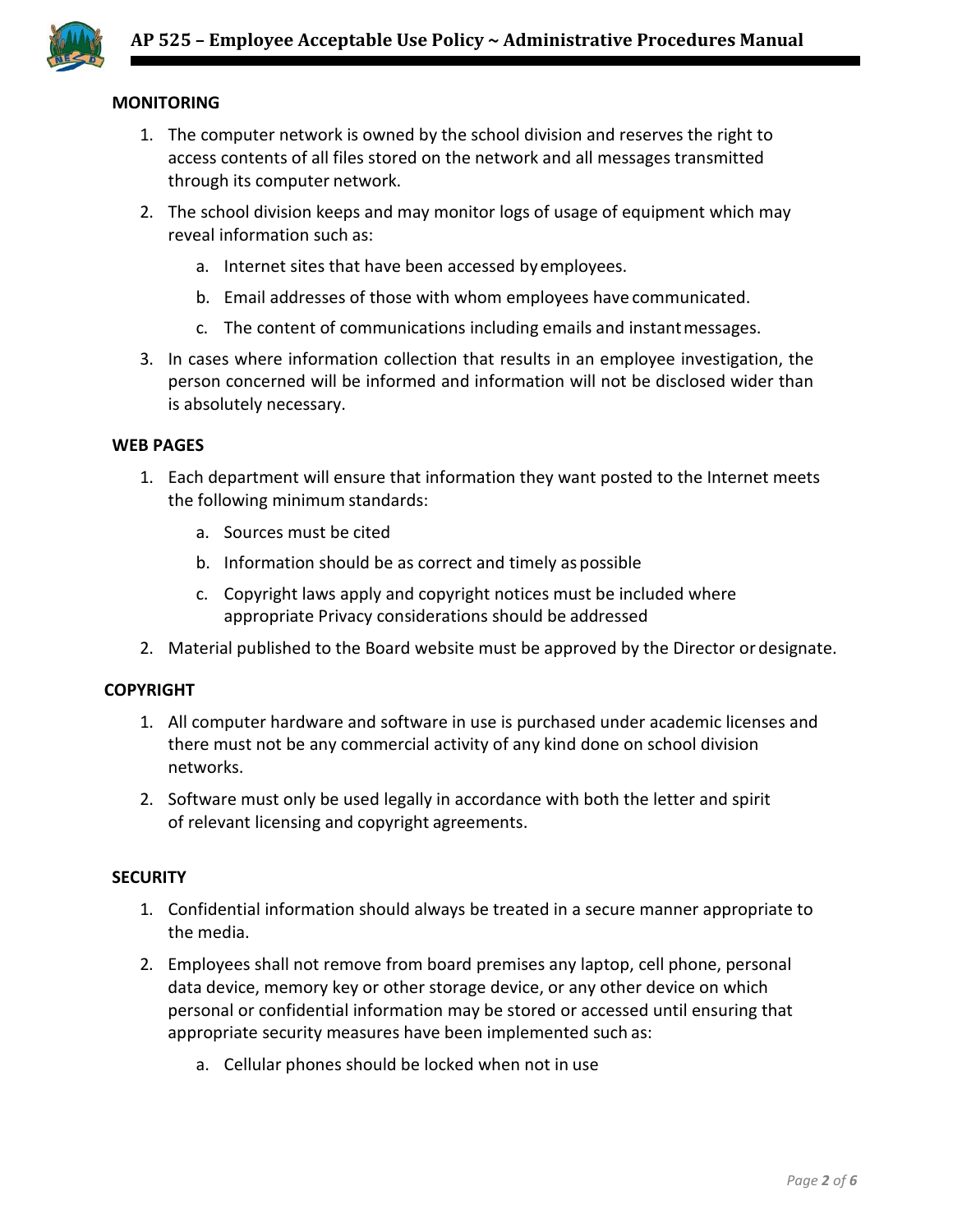

- b. School division laptops and memory keys should not be left alone in a vehicle or unattended in any public place.
- c. Hard drives and memory sticks should be encrypted
- 3. Every employee must immediately report any possible or suspected breach of security to his or her supervisor who in turn shall immediately notify IT supportservices.

#### **USERNAMES AND PASSWORDS**

- 1. Employees who require computer network access in order to perform the functions of their employment will be assigned usernames and passwords in order to be able to access required services. Passwords are not to be shared with other employees or students or any agency or individual. The use of generic passwords may be shared where deemed appropriate such as guest wireless access.
- 2. User passwords will be required to be updated every six (6) months.

#### **HARDWARE AND SOFTWARE**

- 1. All purchases must be approved by the Superintendent in charge of Information Technology or designate.
- 2. Permission from the Superintendent in charge of Information Technology or designate must be obtained before any software (including public domain software) is installed on any school division computer.

#### **REMOTE ACCESS**

- 1. The school division provides for all staff to access their email and network information remotely. Employees are strongly encouraged to use this resource to reduce the chances of confidential data being lost or stolen on a laptop or memory key.
- 2. Employees are permitted to use remote access to the school division computer network subject to the following:
	- a. Access must be strictly controlled, using password authentication;
	- b. It is the responsibility of employees with remote access privileges to ensure that a connection to the school division is not used by non-employees to gain access to the computer network resources; and
	- c. The employee must take every reasonable measure to protect the school division's assets and information.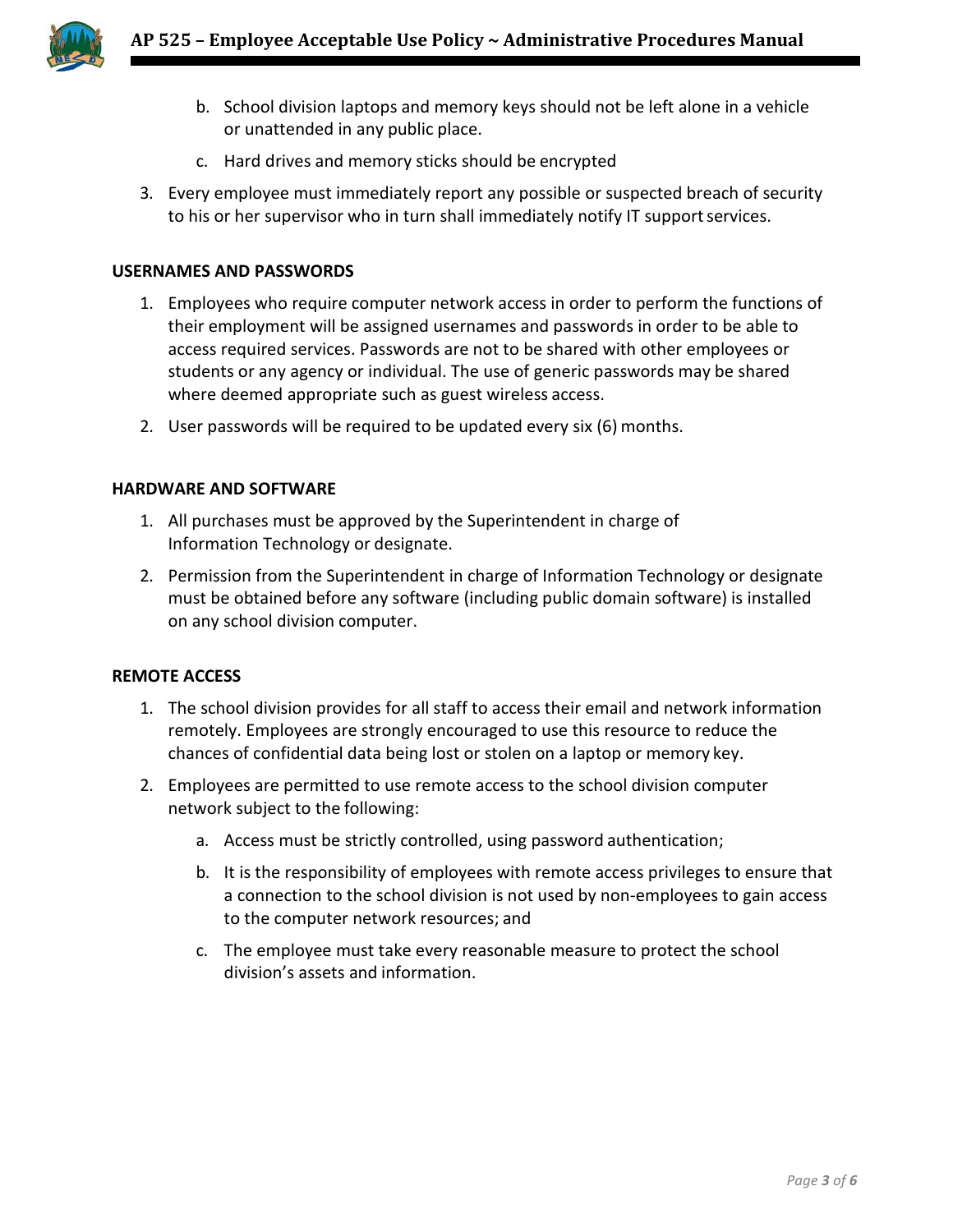

# **ACCEPTABLE USES**

Acceptable uses of the computer network include, but are not limited to, the following:

- 1. Staff may use North East School Division computing facilities and services for personal purposes as long as personal use: does not compromise the business of the School Division; will not increase the School division's costs; will not expose the School Division to additional risk; will not damage the School Division's reputation; and is not part of an activity that the account holder does for personal profit.
- 2. Work-related purposes
	- a. An employee may use the computer network if access is required to perform any portion of work duties assigned unless specifically directed otherwise.
	- b. All work related uses must be in accordance with the terms of this policy.
- 3. Incidental Purposes
	- a. Employees may also use the computer network for reasonable private purposes such as sending and receiving personal messages as long as such usage does not interfere with the duties of employment.
	- b. Employees shall comply with the following rules in any incidental use of school division resources:
		- i. Incidental use must not impede the employee's work or the work of others, or affect the school division's ability to carry out its work;
		- ii. The personal use is to be limited to coffee breaks and lunch hour whenever possible;
		- iii. The personal use does not incur significant cost for the school division;
		- iv. Employees shall restrict personal communications during office hours to pressing matters only, and such communications must be brief; and
		- v. Employees are encouraged to log on to their personal email to send and receive personal messages.

#### **UNACCEPTABLE USES**

Unacceptable uses of the computer network include, but are not limited to, the following:

- 1. Unauthorized release of information:
	- a. Giving out personal information about another person;
	- b. Providing information about, or lists of employees to outside parties;
	- c. Providing confidential information about the school division or its operations to outside parties.
- 2. Unauthorized personal use:
	- a. Use of the school division's name, computers or other equipment for a personal business or commercial or for-profit purposes;
	- b. Downloading entertainment software (e.g. Music, videos, and games) or other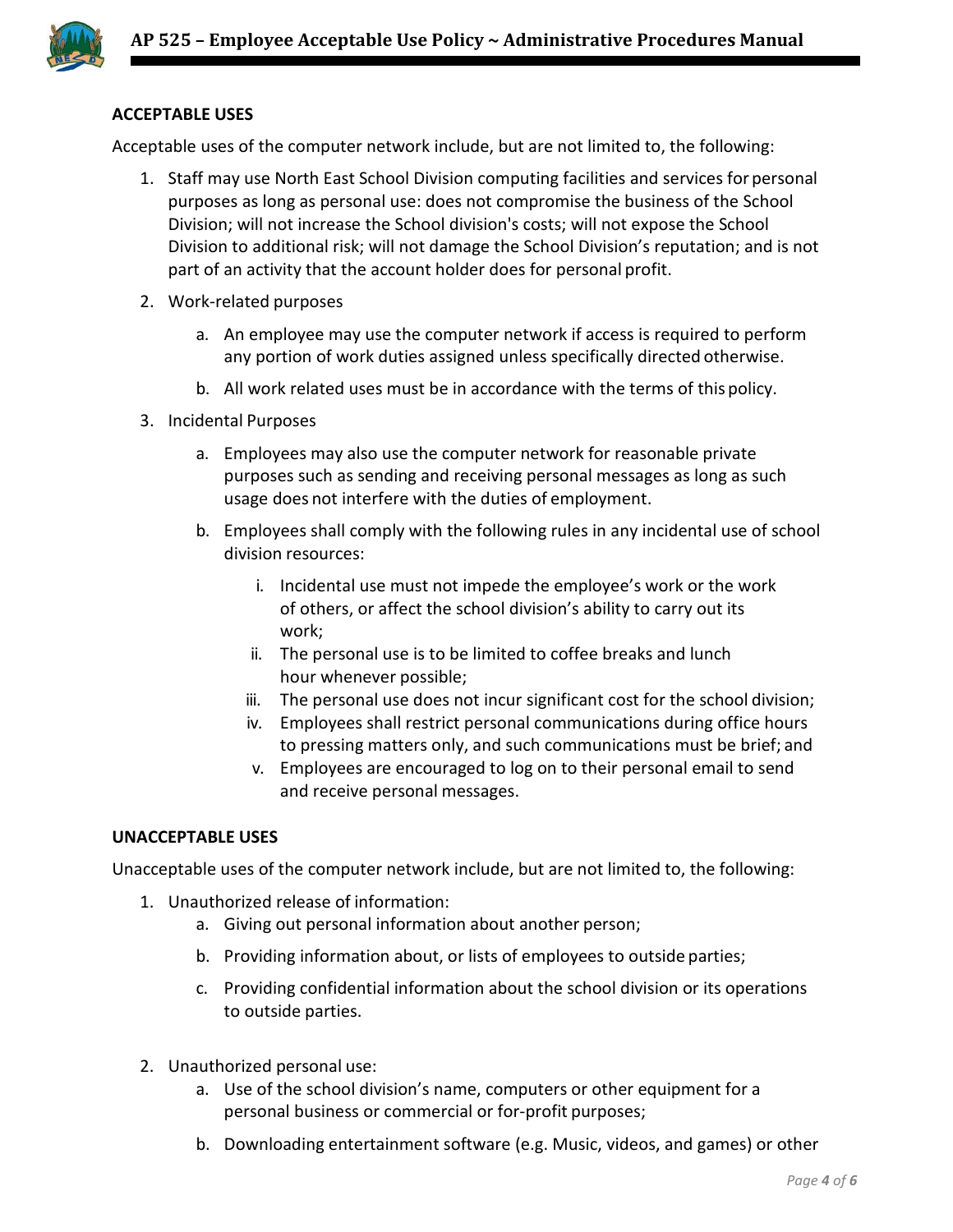

files not related to objectives of the school division for transfer to a user's home computer, personal computer, or other media.

- c. Any activity that might disrupt or block internet access for other users through the use of bandwidth compromising activities such as peer-to-peer software e.g. torrents.
- 3. Misuse of Passwords:
	- a. Revealing a password to any unauthorized person
	- b. Allowing use of employee's account by an unauthorized party when work is being done at home
	- c. Circumventing user authentication or security of any host, network or account
	- d. Misrepresenting other users on the network
	- e. Writing a password on physical media where it may be discovered (e.g. sticky note under keyboard).
- 4. Unauthorized use or modification of equipment or software:
	- a. Intentionally modifying or damaging any school division hardware, software, files, mailbox, web page, other data, or passwords belonging to other users
	- b. Unauthorized installation of software, including shareware and freeware
	- c. Effecting security breaches or disruptions of network communication, including but not limited to, accessing data of which the employee is not an intended recipient or logging into a server or account that the employee is not expressly authorized to access.
- 5. Improper, objectionable or unethical actions:
	- a. Using school division computers or other resources for offensive activities such as circulating hate mail, chain letters, harassment, discriminatory remarks, and other antisocial behaviours
	- b. Use of the computer network to access or process pornographic material or other inappropriate text files (as determined by the system administrator or school administrator), or files dangerous to the integrity of the local area network
	- c. Sending forged or anonymous e-mail or postings.
- 6. Misuse of Copyright:
	- a. Downloading, copying, or otherwise duplicating, and/or distributing copyrighted materials without the specific written permission of the copyright owner, except when permitted for educational purposes
	- b. Installation or distribution of products that are not appropriately licensed for use by the school division.